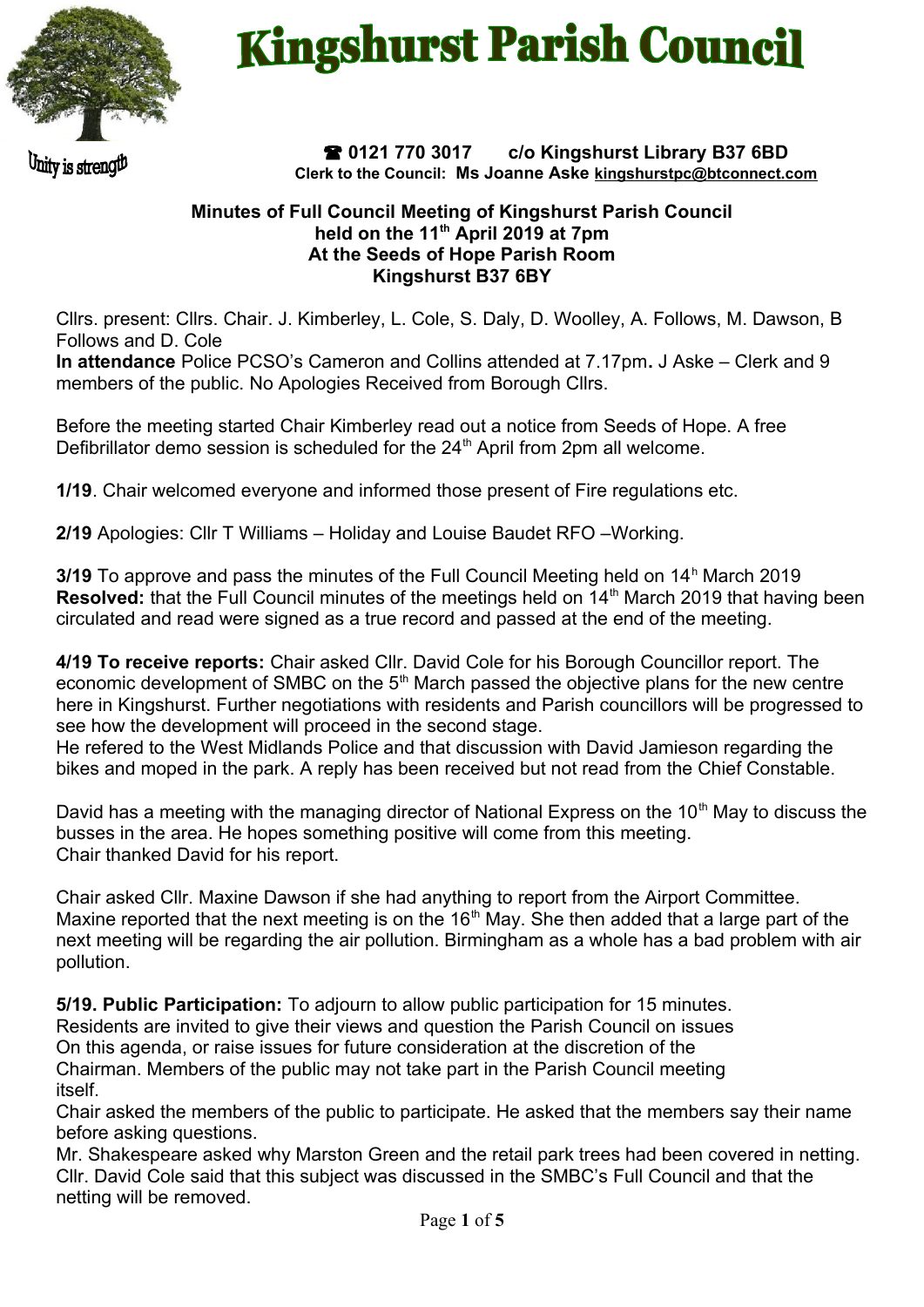Cllr. B. Follows wanted to know why the trees near the NEC had been cut down.

Cllr. D. Cole said it was connected with the HS2 before the birds start nesting.

Chair reminded the committee that this is for the public participation.

Chair gave Miss Sarah Evans of HYPE to have the opportunity to address the Council Sarah spoke in her capacity of running the local organisation known as HYPE. Helping Young People Excel she explained that it came about when it was clear the authorities were not prepared to do anything regarding activities with young people in the area. Herself and others decided to create the small Youth organisation. She explained the humble beginnings and how it has progressed to running a rented hall for the youth club at Capitol House. She said it is well attended. She spoke on the children attending and the partnership with Greggs where left over food is given to the young people so they a fed and safe.

Various activities are organised to give the youth fun and learning. She gave an example of having a DJ workshop.

She said a donation for the rent would be appreciated from the KPC. This is £25 per week. She finished by saying whatever donation the KPC can spare will go to the right people here. Invest in the young people is their moto as they are the future. Sarah thanked the Council for their time.

Chair Kimberley said we will pick up on this request in the Finance part of the agenda. Chair asked if any other members of the public would like to participate.

Paul Sultana resident from Cooks Lane wanted to announce that this Saturday as part of the keep Britain Tidy campaign, a number of North Solihull community groups will be coming together to arrange a large litter pick. This will be based around the area of Babbs Mill to meet at 10.30am at the basket ball courts.

He went on to explain they will be covering all parts of Kingshurst as they have a minimum of about 20 arriving. Equipment will be provided. He asked for the support of those present. Fordbridge and Smiths Wood litter pickers will be among the group.

Cllr. David Cole spoke here on the hope that next year SMBC may get a team of litter pickers to come out and accompany our groups and let them see for themselves what is being done locally. A member of the public, Sally. She told the council that in October last year she created a small community interest in tree art. Delivery bush craft to younger children in the area on Saturday mornings and in school holidays for a small charge. The charge is necessary as they rent a small area in Yorkswood. The Scouts hut has been adapted as necessary to the projects the children enjoy. Creative and craft orientated. She went on to say that she is looking for help with manpower for space with growing vegetables for teh children to learn to grow and cook with. She asked the council for support with advertising and putting policies in place for a safe environment for children with working parents.

Chair of Finance A. Follows spoke here regarding Sally's request. He said with individuals wanting to help that is down to themselves, but regards the Allotment site this is not under the Kingshurst Parish Council. It was thought it may belong to the Birmingham Council or Solihull M B Council. Chair asked the public for any other comments

The swings in the park were enquired about and that they had been stolen sometime ago. The conclusion from Cllr. David Cole is that the apparatus's need to be made by specialised manufacture's.

Chair closed the public participation.

The PSCO's arrived and gave an update. Fires in Babbs Mill are being started. Groups of youths on bikes are causing anti social behaviour. A meeting of the police and the Council has been arranged to discuss ASB. The next meeting they will update the KPC.

Street watch by local residents discussed and incident here that had happened earlier.

PSCO said members of the public are hesitant is giving reports and information but this can be done anonymously. If members of the public came forward they would have more of a case to prosecute.

Discussion took place here between members of the public.

Cllr. D. Cole spoke here regarding children riding biked playing chicken in oncoming traffic.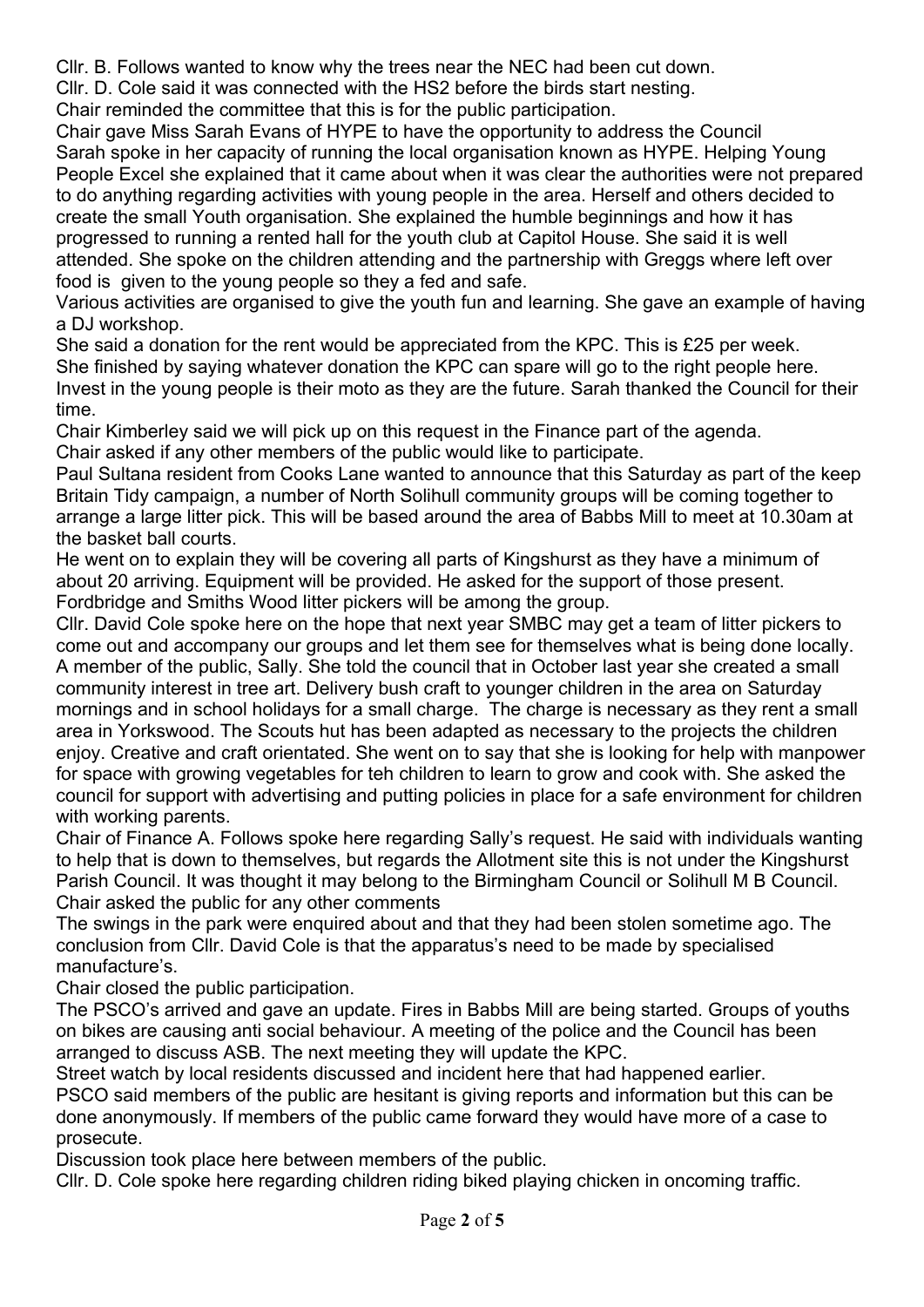Chair thanked the PSCO's and went on to the next part of the agenda.

**6/19** Finance: Chair of Finance Cllr. Alvin Follows briefly gave notes on the RFO report and the cheques for approval were passed but the actual figure was deferred. The balance in the bank account at 31st march is £44632.00.

6.1 The Full Council agreed to pass the April 2019's cheque list. The Finance report was approved.

Chair of Finance referred to Section 137 for donations that have requested by HYPE. Cllr. A. Follows quoted the legislation that section 137 adheres too. He expressed that he would write to the RFO to see if there is another way of giving a local community a donation. Another consideration for a donation was for DIAL. Cllr. A. Follows declared and interest in DIAL. Chair Kimberly spoke here generally on the donation process. He said he didn't think the Parish Council would consider donation requests if they were not in the forms of a written application. Chair was interrupted here by Sarah Evans regarding emails sent to the Clerk. Chair said he was not talking specifically about the HYPE request. He went on to say it's a general point he is making. Chair spoke of information required like the financial reports of the organisation. He pointed out that if the organisation had just been set up finance reports would not exist. He continued and said that never the less the Parish Council would normally look for some kind of financial report. Organisation being registered as a charity he said would have a better chance of donations from Parish Councils.

He reiterated all requests must be made in writing.

It was noted that DIAL had not put in a formal request to the Parish Council.

Chair asked Alvin to give an update to the current situation with DIAL.

Cllr. A. Follows- DIAL is in a similar situation as CAB. He referred to Marcus Brain sitting in the members of the public. Both bodies funding had been withdrawn. SMBC have offered to extent the lease on the premises for DIAL for 12 months rent free. With no money, new clients are referred to the hub where Age UK are offering the service. Feedback had been noted that there were many complaints. Cllr. A. Follows asked Marcus Brain to add nay thing else to the report. Marcus said that he has regularly met with Alice and he confirmed the feedback in terms of the Age UK is shocking and that Age UK have no idea what DIAL does. Complaints are many. He mentioned the recent protest outside the Council House last Tuesday which strengthened their cause. Marcus said it was clear that the Council is embarrassed about what has happened. The proposal of extended of free rent on the DIAL premises will not help. Marcus has a meeting booked with the Councils CEO, as findings are, that clients from DIAL are being sent around in one big loop achieving nothing. He said how shocking this is. Age UK do not have the specialists expertise to deal with DIAL clientele. An appeal has been dismissed for both CAB and DIAL. In conclusion Alvin will contact the office and ask DIAL to put in an official application to the KPC for a donation request. Section 137 was discussed as DIAL do help a huge percentage of people in Kingshurst.

Cllr. David Cole spoke here on HYPE and asked the council to consider a donation owing to the lack of places the Youth of Kingshurst can go. He spoke on the concerns of the youth falling in to gangs, crime and drugs. David spoke on the thefts in the shops affecting everyone in the area. He spoke on the police time being taken up with youth gangs. He said SMBC will not do anything. He said to the Committee, the KPC can help towards the voluntary groups in the area and right across the Parishes. David said he would like to support the HYPE for a donation as it affects everyone in the area. Further discussions took place regarding the financial commitment and the way ahead for KPC to give donations.

Miss Sarah Evans replied to Cllr. Dawson regarding the small number of youths attending. Sarah spoke on the positive highlights of individual's achievements that attend their HYPE organisation. The space at the moment can only provide help for up to 25 youths, but working with other organisations in the community will help. Time, for progress is needed in the organisation and numbers of teenagers it can help.

Cllr. David Cole said once again lets support this opportunity.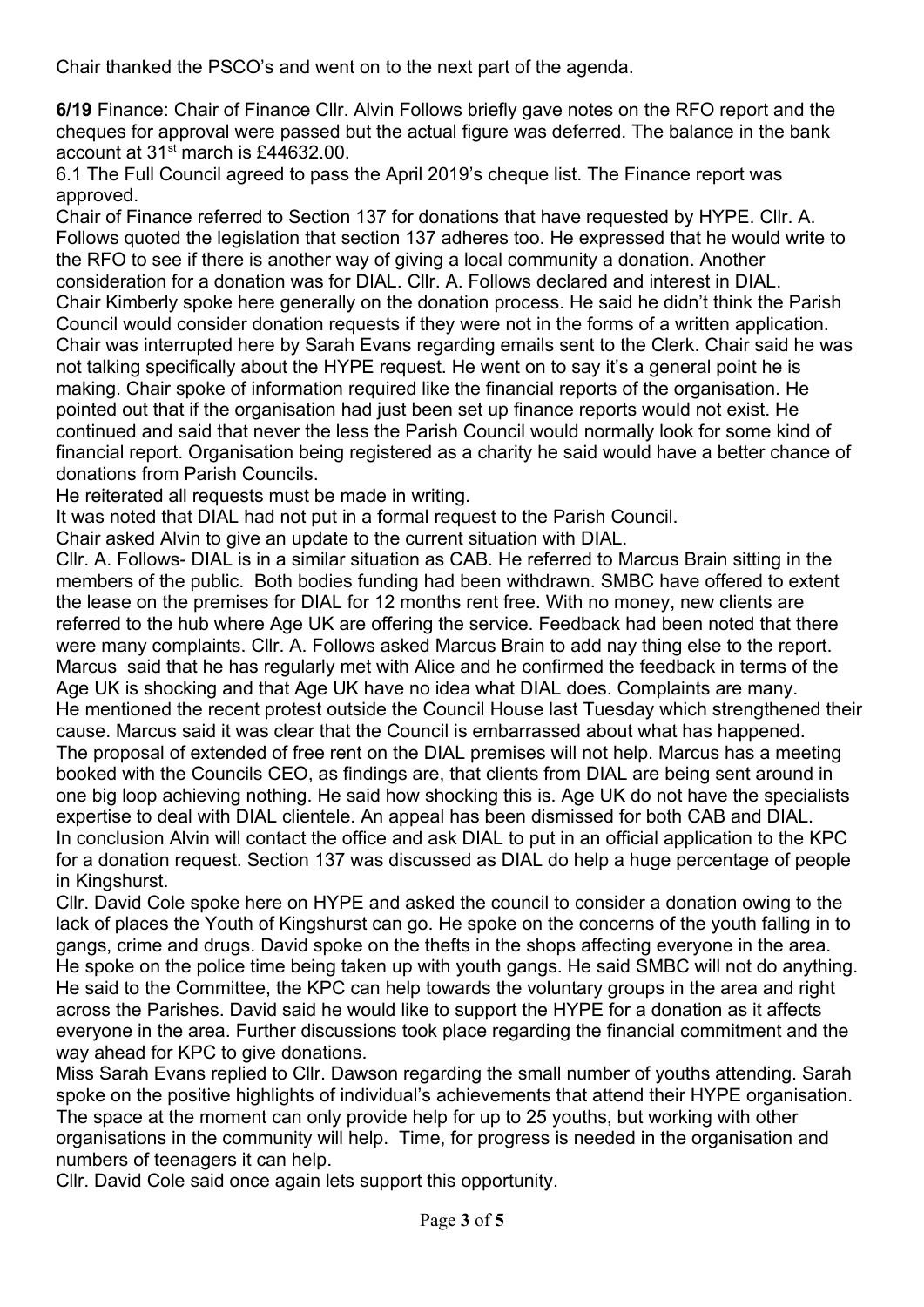Chair of Finance A. Follows proposed the KPC donate a sum of money to HYPE.

Chair Kimberley stopped the proposal and spoke that in principal he is in favour of the donation but legally it is required that a formal application be received. An off the cuff decision cannot be made.

Discussion took place regarding the emails and letters that either party had not received going back to September last year. The Clerk never received the original emails from Mrs. Debbie Evans requesting a donation for rent.

Chair said here the Council has to cover its self and a letter setting out a case for the money is required formally. This is for every application. The KPC need to justify using tax payers money for public good.

Miss Sarah Evans understood and said a letter would be written to the Clerk.

Chair spoke on the responsibility of SMBC for Youth and Community services and how their services have been run down for sometime but it is still their legal responsibility. He noted the local facility that was left to go to ruin over a good many years.

Chair asked to consider that whatever the KPC support we must at the same time point the finger at those responsible for the decline in youth and community services.

Chair of finance said in principle the donation of £300 has been approved but the paperwork needs to come in as soon as possible. In the agenda for May it can be voted on for approval. A commemorative gift for a former councillor will be finalised on the May agenda. He thanked everyone.

**7/19 Events To receive and approve reports from KPC Events working party and make decisions as appropriate.** Nothing to report. A working party needs to be organised.

**8/19 Allotments: To receive and approve reports from KPC Allotments Committee and make decisions as appropriate**. In the Committee meeting earlier the main item was discussing the idea of the holders running an allotment association. Further meetings will take place and an invite to a member of the National Allotment Society is hoped to give us more information so a decision can be made.

**9/19 Transport and Environmental:** Cllr. Cole spoke of the meeting he has arranged with National Express on the  $10<sup>th</sup>$  May.

**10/19 KPC Documents/legislations to be discussed and make decisions as appropriate**

10.1 Western Power- Re substation. Cllr. Cole has had a verbal message from Richard Holt re the paperwork and it will be sorted shortly.

## **11/19 To receive reports from members representing KPC on outside bodies**

11/1 Birmingham Airport Consultative Committee: Cllr. Dawson had earlier briefed the council on the air pollution and the next meeting is the  $16<sup>th</sup>$  May.

11/2 WALC/SAC – The next meeting is on the  $18<sup>th</sup>$  April at the Civic Suite of the Council House. 11/3 School Governors Reports. Cllr. Follows spoke on the new school is being built rapidly. A site visit proved positive and it is hoped the new school will be up and running by the whitsun break. Cllr. David Cole spoke on a new head being sourced for the Kingshurst Primary, the School is going into three form entry in a couple of years time. Disruptions look likely over the time period of the adjustments.

Chair spoke on the numbers of both schools and asked Alvin and David for more information. Both schools are full to capacity. The three form entry is necessary because of numbers in Kingshurst Primary. The same went for the Yorkswood school some years ago and now a new school is having to be built to accommodate the pupils. Further discussions on the square metre per child, the housing and the infrastructure.

## **12/19 Progress reports for information/action and make decisions as appropriate:**